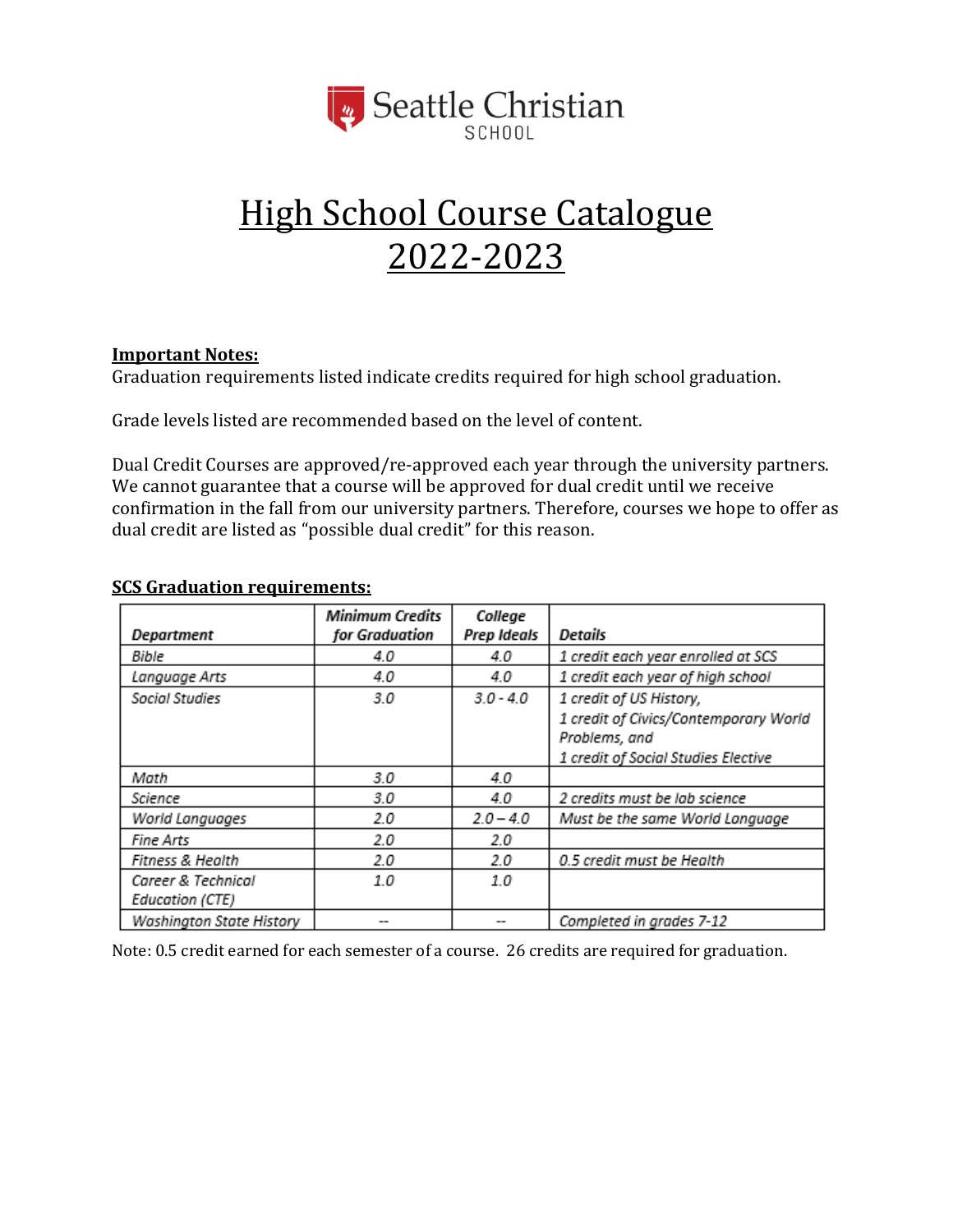# **BIBLE DEPARTMENT**

#### **Departmental Vision**

*We want our students to develop a deep understanding and love for God's word. Students will learn how to study scripture and how to apply the truths of scripture to their lives, so that they may grow in their faith and impact their world for Christ.*

#### **Graduation Requirements**

Four credits of Bible are required for graduation. Students who enroll after ninth grade must earn one SCS Bible credit from the required course list for each year (or portion of a year) of attendance.

| <b>Qth</b>      | 10th                                                                                                                                                                          | 11th                 | 12 <sup>th</sup>                       |
|-----------------|-------------------------------------------------------------------------------------------------------------------------------------------------------------------------------|----------------------|----------------------------------------|
| Life of Christ* | Students take four semester courses over the course<br>of two years, which may include:                                                                                       | Theology and Ethics* |                                        |
|                 | Apologetics (11 <sup>th</sup> grade only), Biblical Archaeology,<br>Case for Christ, Intro to Christian Doctrine, NT<br>Survey, OT Patriarchs, OT Kingdom, Theology &<br>Film |                      | Apologetics (as a<br>general elective) |

\*Required Course

# **Life of Christ/Life of a Christian** (Grade 9)

The Life of Christ & Life of a Christian: This year-long course introduces the student to the historical Jesus by studying the person and teaching of Christ as put forth in the four gospels. In this class, the student will learn what Jesus had to say about a variety of issues, learn when key events occurred in the life of Christ and how His teaching has changed the course of world history. The goal of this class is for the student to come to a point of true belief about the person and work of Christ.

# **Biblical Archeology** (Grades 10-11, semester)

This course looks at physical evidence all over the world supporting Scripture that has been uncovered by Archeology. Students will learn to defend their faith by seeing evidence that the Bible records real people doing real events in real historical time.

# **Case for Christ** (Grades 10-11, semester)

This course follows the book by the same name authored by Lee Strobel. Students will learn to defend their faith through the study of the reliability of Scripture, the historical Jesus, and the reality of the Resurrection.

# **Introduction to Christian Doctrine** (Grades 10-11, semester)

In this course, students will study the core doctrines of the Christian faith through the use of the New City Catechism (NCC). In a question and answer format, the NCC teaches the Apostle's Creed, the Ten Commandments, the Lord's Prayer, along with the basics of the Bible.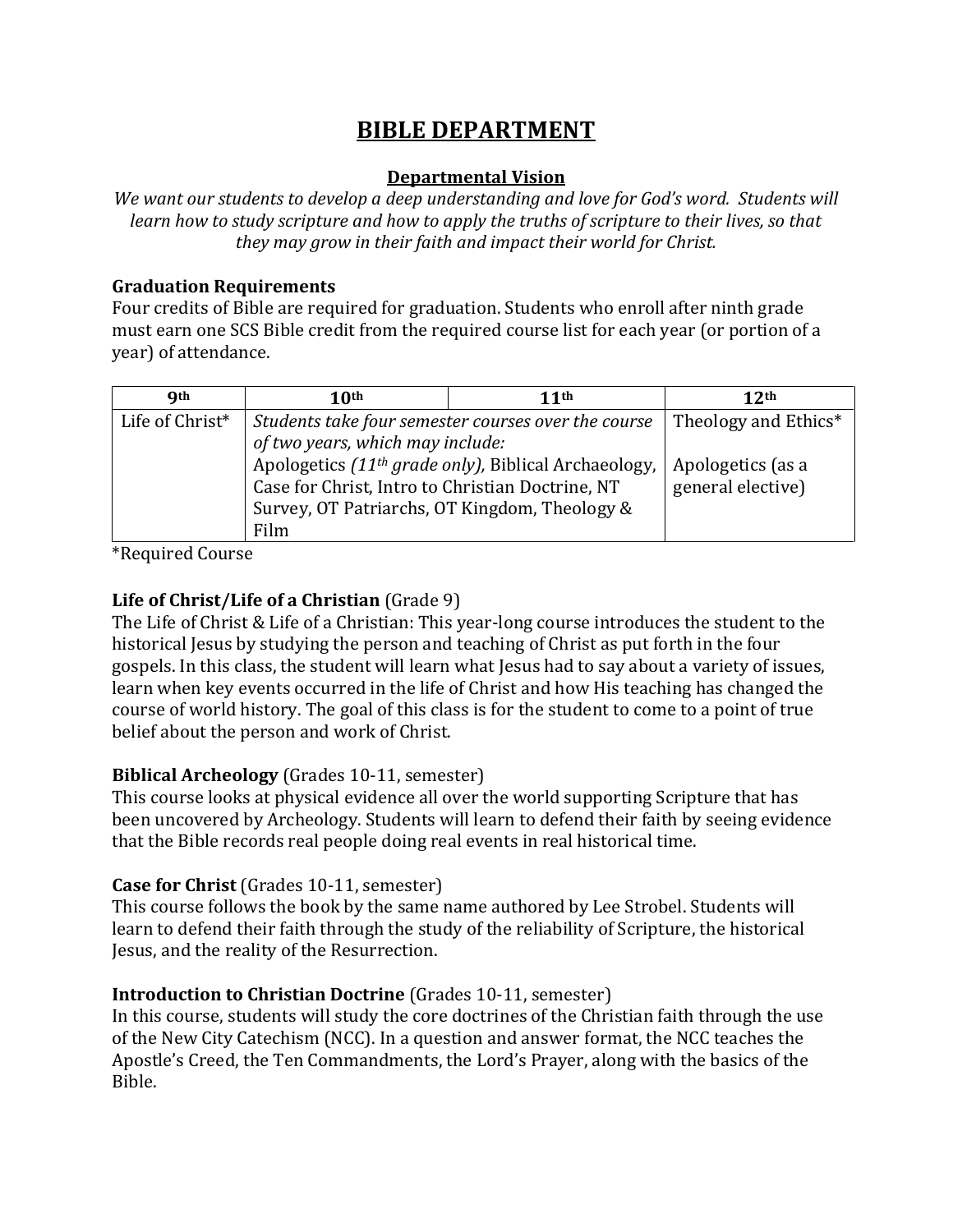#### **New Testament Survey** (Grades 10-11, semester)

This course examines the background and surveys the content of each New Testament book. Students will grasp the truths of the Gospel illustrated by Christ and taught by the early church throughout the New Testament writings.

#### **Old Testament – Patriarchs** (Grades 10-11, semester)

This course will guide students book by book through the first part of the Old Testament from a chronological, historical point of view. The focus will be on the Patriarchal time period up to the formation of the Kingdom of Israel. Students will gain an understanding of the flow of the Old Testament and the foundations laid for the New Testament and the coming Messiah.

#### **Old Testament – Kingdoms** (Grades 10-11, semester)

This course will guide students book by book through the last part of the Old Testament from a chronological, historical point of view. The focus will be on the Kingdom period through the Restoration. Students will gain an understanding of the flow of the Old Testament and the foundations laid for the New Testament and the coming Messiah.

#### **Theology & Film** (Grades 10-11, semester)

Students will watch a variety of films, some from popular culture and some more obscure, and they will analyze the portrayal of Christian theology. The goal of the class is to develop a discerning eye and to identify Biblical teaching and themes in media.

#### **Apologetics** (Grades 11-12, semester)

*Prerequisite:* GPA of 3.0 or higher

#### *Possible Dual Credit offered.*

This course is an introduction to apologetics in which we will focus on the mandate presented in 1 Peter 3:15. "But in your hearts revere Christ as Lord. Always be prepared to give an answer to everyone who asks you to give the reason for the hope that you have. But do this with gentleness and respect." This will be achieved by studying the defense of Christ through the lenses of common objections and contemporary challenges to the truth of Christianity. Trusting in the full sufficiency of scripture we will seek to develop these answers with thorough investigation of God's word. Readings, discussions, journal reflections and guest speakers will accompany scripture and help us to develop sound personal apologetic responses.

# **Theology and Ethics** (Grade 12)

In this course students will be challenged to wrestle with what they believe about life, truth, virtue, humanity, and culture through the use of questions. One of the primary tools Jesus used to teach, engage, encourage, challenge, and disciple the people he encountered was through the use of questions. A rightly worded question can open our eyes to seeing the world, ourselves, and even God in ways we often don't see and cause us to think more critically about truly loving God and loving those we encounter on a daily basis.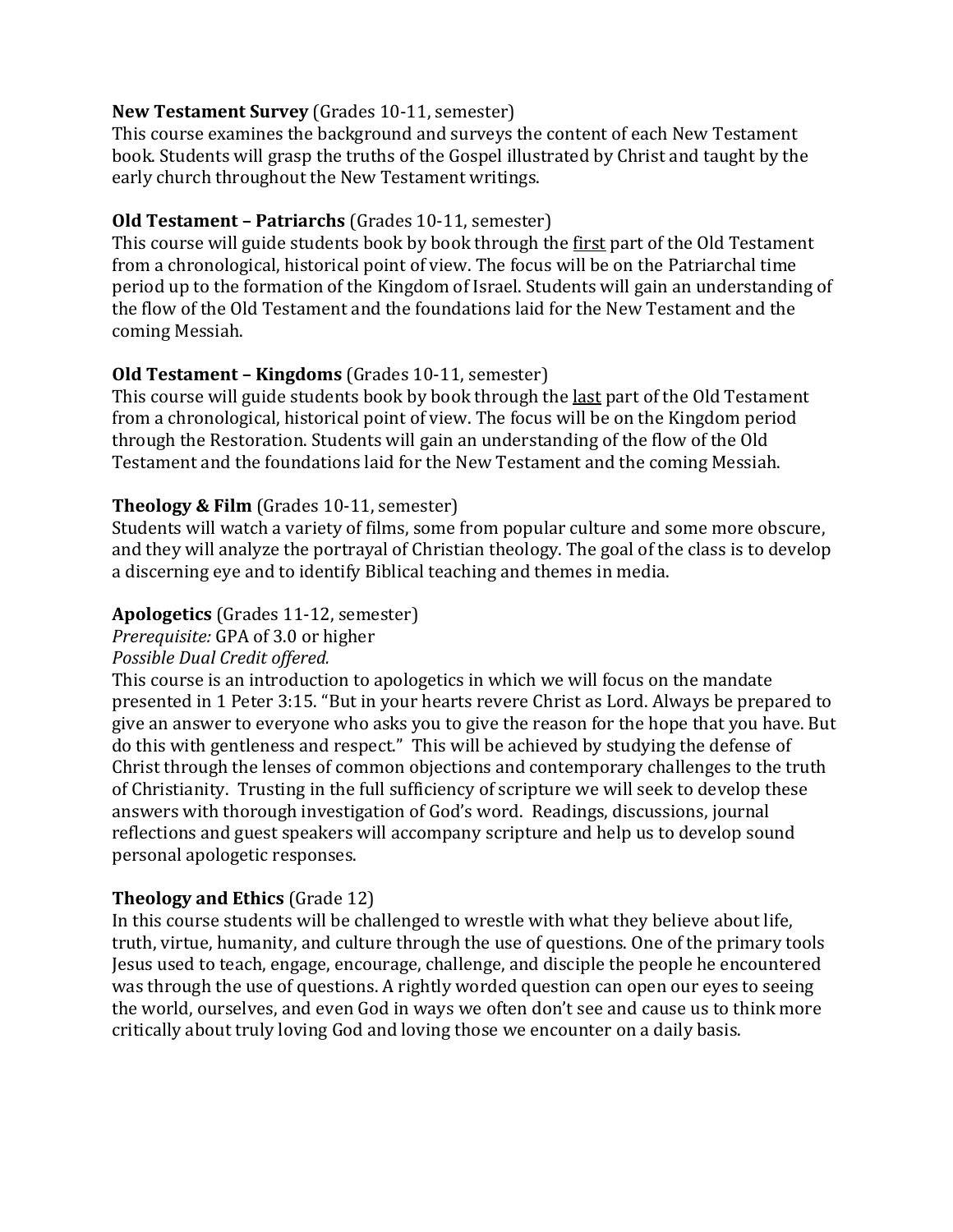# **LANGUAGE ARTS DEPARTMENT**

#### **Departmental Vision**

*Our students read, write, think, and communicate using language. Studying language arts allows them to understand and use language in a God-honoring way, demonstrating wisdom, discernment, and thoughtfulness. God is a relational God who communicates with his creation through language. All uses of language—reading, writing, listening, and speaking—are gifts that we can use to glorify God and carry the responsibility to communicate truth. We examine literature from the perspective of what we can learn about God, others, and ourselves from what we read, write, and say.*

#### **Graduation Requirements**

Four credits of Language Arts are required for graduation with a minimum of one full-year English course each year.

| <b>Qth</b>         | 10 <sup>th</sup>   | 11 <sup>th</sup>    | 12 <sup>th</sup>   |
|--------------------|--------------------|---------------------|--------------------|
| LA $9*$            | World Literature*  | American Literature | English Literature |
|                    |                    | 0r                  | or                 |
|                    |                    | AP English Language | AP English Lit &   |
|                    |                    | & Comp <sup>*</sup> | $Comp*$            |
| Creative Writing** | Creative Writing** | Creative Writing**  | Creative Writing** |
| Public Speaking**  | Public Speaking**  | Public Speaking**   | Public Speaking**  |

\*Required Course

\*\*Available as an elective course

#### **Language Arts 9** (Grade 9)

Students will continue to hone their reading and writing skills, building on their middle school foundation of grammar, vocabulary, writing, reading, and speaking. Units in this course are designed around the theme, "Coming of Age," and students will explore their own journeys and coming of age stories as they complete each unit.

# **Language Arts 10: World Literature** (Grade 10)

In this course, students will develop the critical skills of articulate self-expression and adept writing. Students will read and analyze a variety of works of World Literature. They will discuss themes, characters, and ideas from these works as they make connections between the works and the world around them.

# **Language Arts 11: American Literature** (Grade 11)

This course is designed to analyze in depth the development of American literature as well as its reflection of Christian influence from the days of settlement to the postmodern age of technology. Students will focus on literary analysis and rhetorical skills as they develop their reading and writing skills.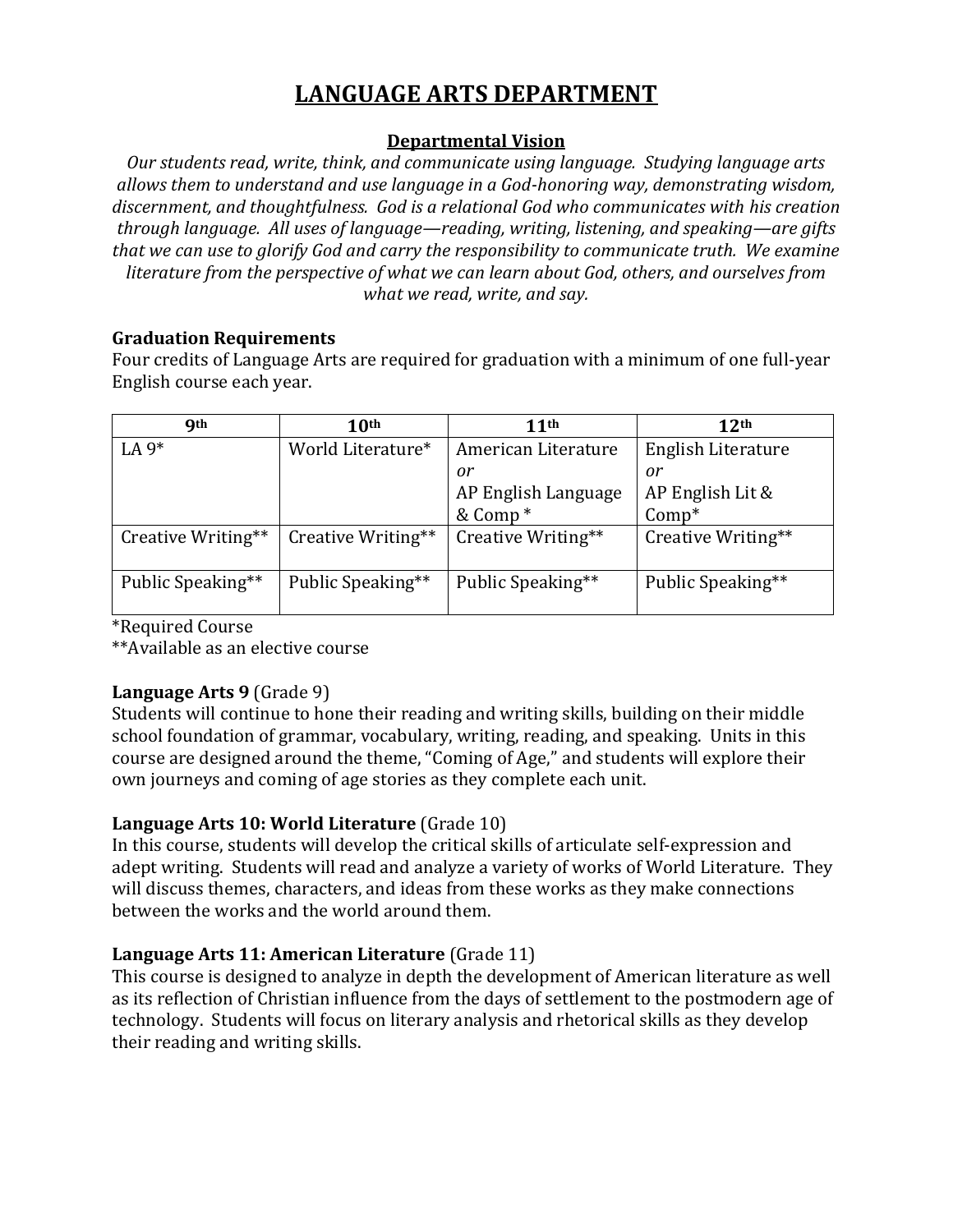# **AP English Language & Composition** (Grade 11)

*Prerequisite:* AP Application required

This course cultivates the reading and writing skills that students need for college success and for intellectually responsible civic engagement. The course guides students in becoming curious, critical, and responsive readers of diverse texts, and becoming flexible, reflective writers of texts addressed to diverse audiences for diverse purposes. *Additional summer reading and coursework required. AP Exam Registration Cost: \$100.* 

# **Language Arts 12: English Literature** (Grade 12)

### *Possible Dual Credit offered.*

The goal of this course is to expand students' understanding of world perspectives through great English literature, while giving them material and tools to shape their own perspectives and prepare to be successful in real-world and college-level writing. As students' knowledge of literature and writing increases, they will be challenged to a deeper understanding of themselves, their passions, and their place in the world. *Additional summer reading and coursework required.*

# **AP English Literature & Composition** (Grade 12)

*Prerequisite:* AP Application required

# *Possible Dual Credit offered.*

This course is designed to help students develop their analytical reading and writing skills in preparation for the Advanced Placement English Literature and Composition Exam. Students will complete a rigorous program, studying classic literary works and completing in-depth written compositions. They will acquire and develop high-level analytical and critical thinking skills in the language arts.

*Additional summer reading and coursework required. AP Exam Registration Cost: \$100*

# **Creative Writing** (Grades 9-12, semester)

This course is designed for students to create original forms of writing in numerous genres (short story, poetry, drama, fiction, non-fiction, music, etc.). Multiple techniques are explored to help students create writing for both artistic and personal expressions. The 0.5 credit will be counted towards a student's Elective requirement; Creative Writing cannot replace a core English credit.

# **Public Speaking** (Grades 9-12, semester)

This course is a semester course in speech and communication skills. Emphasizing active engagement and performance skills, the course is designed to help the student develop a healthy attitude toward public speaking and to aid in the communication of thoughts and feelings. Activities may include speech preparation and writing techniques, research methods and strategies, listening exercises, interpersonal and small group communication activities and projects, improvisational games, and delivery drills designed to build confidence, poise, and self-esteem, as well as several graded speeches. The 0.5 credit will be counted towards a student's Elective requirement; Public Speaking cannot replace a core English credit.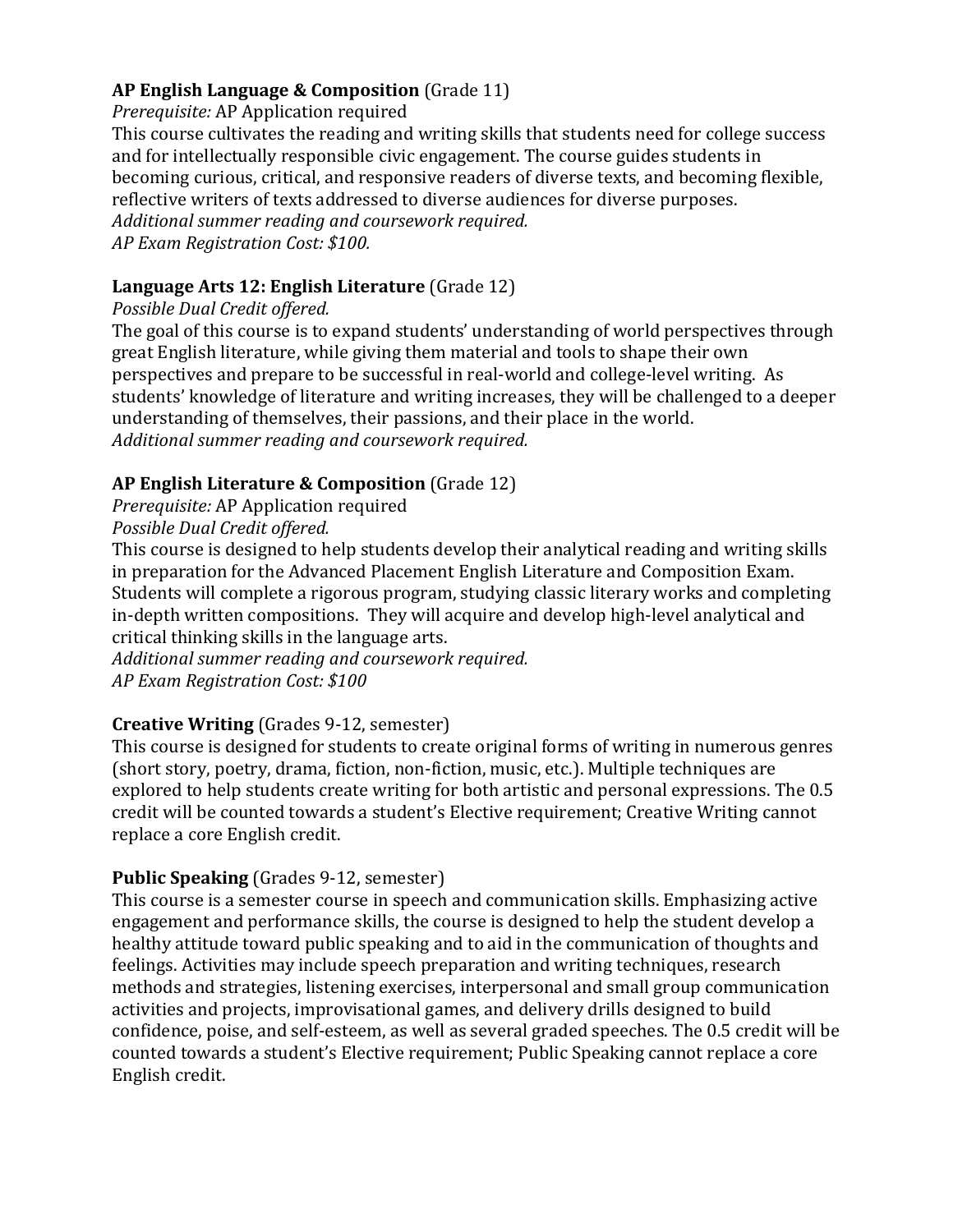# **SOCIAL STUDIES DEPARTMENT**

### **Departmental Vision**

*Throughout history, God has demonstrated His deep love for people. He intervenes in their lives, revealing Himself to people and to calling them to a personal relationship with Him. Our students study history, geography, and culture to gain a better understanding of how God orchestrates times, places, and people to reveal His power and love.*

#### **Graduation Requirements**

Three credits of Social Studies are required for graduation including a full year of US History in 11<sup>th</sup> grade and a full year of Civics and Contemporary World Problems in 12<sup>th</sup> grade. Completion of Washington State History is required.

| <b>Qth</b>                         | 10th                                 | 11 <sup>th</sup>             | 12 <sup>th</sup> |
|------------------------------------|--------------------------------------|------------------------------|------------------|
| World History<br>(if interested in | World History or<br>AP World History | US History or AP US History* | $Civics/CWP*$    |
| AP World)                          |                                      | Sociology                    | Sociology        |
|                                    |                                      | Psychology                   | Psychology       |

\*Required Course

# **World History** (Grades 9 or 10)

This course will examine the birth and development of the modern world from 1450 to the present. Students will analyze the historical development of events, people, places, and themes in periods such as The Renaissance, The Reformation, The Industrial Revolution and the 20th Century. They will use the same skills, practices, and methods employed by historians: analyzing primary and secondary sources; developing historical arguments; making historical comparisons; and utilizing reasoning regarding contextualization, causation, cultural diffusion, and continuity and change over time. The class will investigate the rise of major world powers, and the issues and events that have led to globalization.

# **AP World History: Modern** (Grade 10)

*Prerequisite:* AP Application required*,* starting Fall 2023 World History will be a prerequisite

AP World History: Modern is an introductory college-level modern world history course. Students cultivate their understanding of world history from c. 1200 CE to the present through analyzing historical sources and learning to make connections and craft historical arguments as they explore concepts like humans and the environment, cultural developments and interactions, governance, economic systems, social interactions and organization, and technology and innovation.

*Additional summer reading and coursework required. AP Exam Registration Cost: \$100*

# **U.S. History** (Grade 11)

Students will examine the events, ideas, people, culture, and historical themes of post-Civil-War America. U.S. History or AP U.S. History is required for graduation.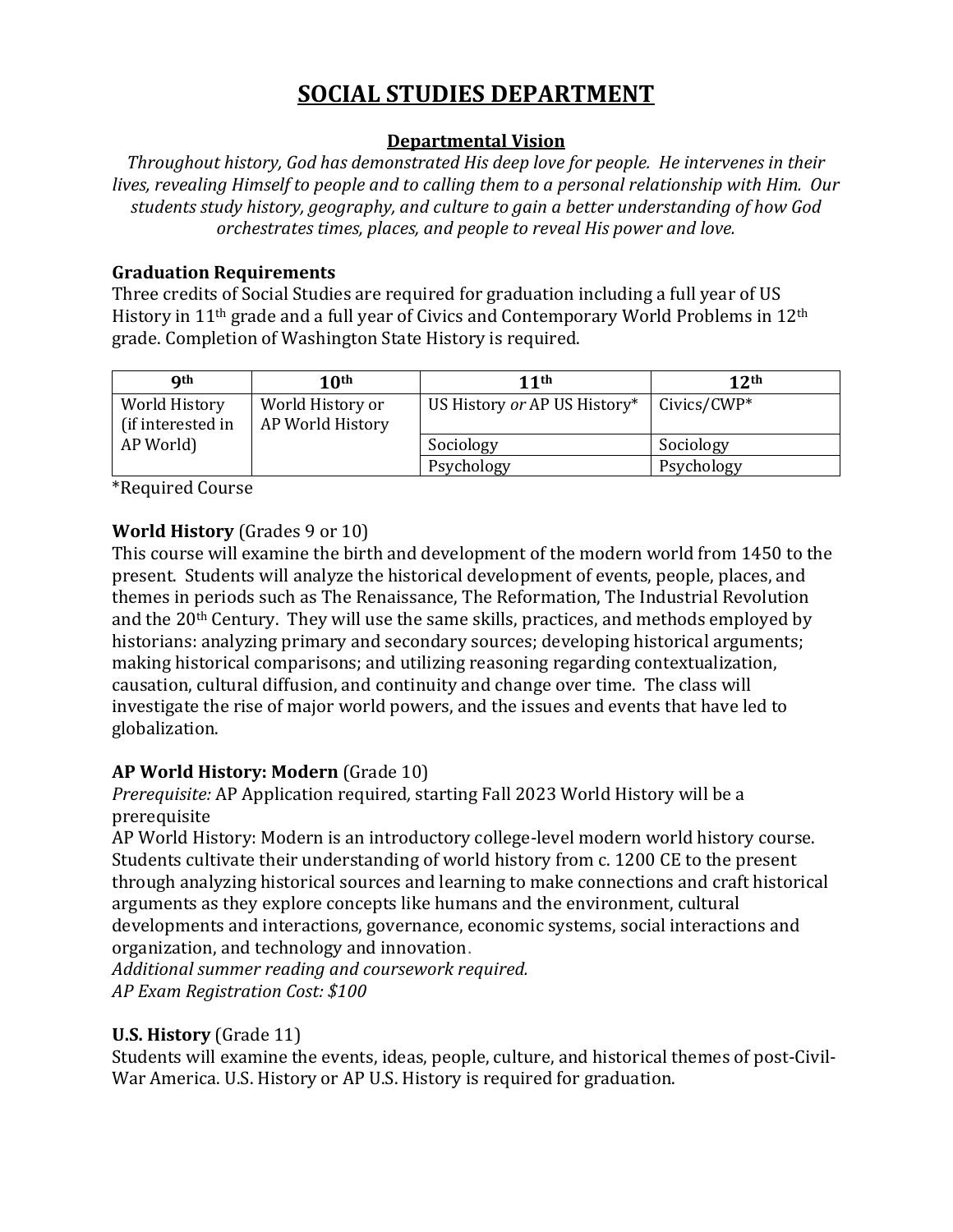### **AP U.S. History** (Grade 11)

#### *Prerequisite:* AP Application required

Advanced Placement United States History is a very challenging course that is the equivalent of a freshman college course and can earn student's college credit. It is a full year survey of American history from the migration of Native Americans across the Beringia to the present time. Solid reading and writing skills, along with a willingness to devote considerable time to homework and study, are necessary to succeed. Emphasis is placed on critical and analytical thinking skills, essay writing, and on interpretation of primary and secondary sources. U.S. History or AP U.S. History is required for graduation. *Additional summer reading and coursework required. AP Exam Registration Cost: \$100*

#### **Civics/Contemporary World Problems** (Grade 12)

#### *Possible Dual Credit offered.*

The role of the citizen and the workings of the government are the themed for the first semester (Civics). The second semester will focus on contemporary world problems (CWP), with an emphasis on awareness and intellectual discourse. Civics/CWP is required for graduation.

#### **Psychology** (Grades 11-12, semester)

#### *Possible Dual Credit offered.*

In this course, students will study the science of mind and behavior, and the major contributors to these theories. The course will focus primarily on Developmental Psychology.

#### **Sociology** (Grades 11-12, semester)

Sociology is the study of social life, social change, and the social causes and consequences of human behavior" (ASA 2013). This course researches the development, structure, and functioning of human society, incorporating the study of social problems formed within a Christian world-view. Students will understand that sociology is a social science, and through inquiry and methodology, learn how society functions and influences behavior. Students will develop a sociological imagination to study topics such as culture, education, religion, poverty, social relationships, and more.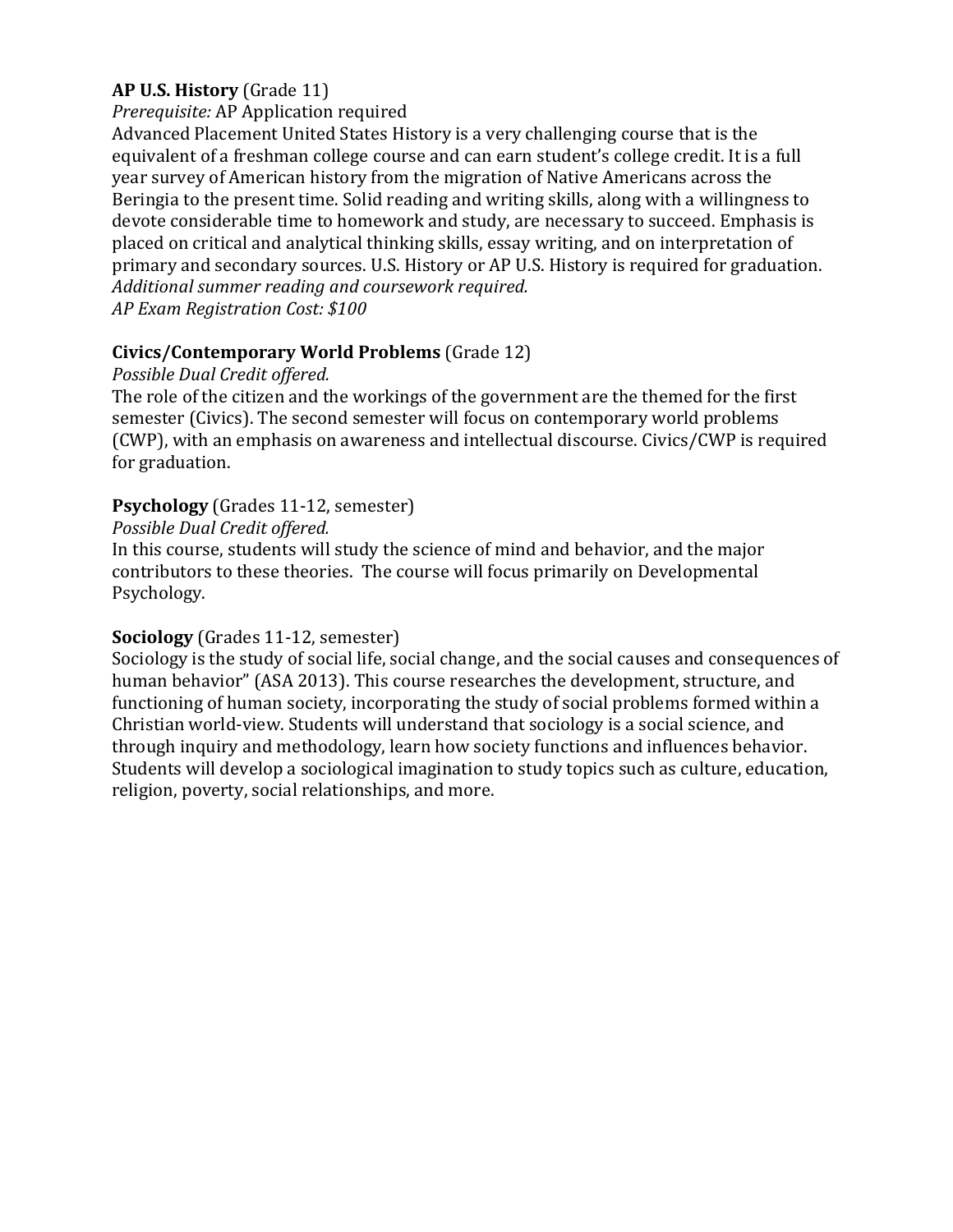# **WORLD LANGUAGES**

#### **Departmental Vision**

*All of creation was made to serve and glorify God. Our students study the languages and cultures of people around the world, opening their eyes to the beauty and diversity of God's people. An understanding of language and culture also helps our students to think globally and take the gospel to all nations.*

#### **Graduation Requirements**

Two credits of World Language are required for graduation. They must be two full years of the same language. We recommend taking these two years consecutively.

#### **Spanish 1** (Grades 9-12)

Students will develop communication skills in Spanish as they learn about Hispanic language and culture. All Spanish courses are taught in Spanish and students will listen, read, write, and speak in Spanish as they focus on present tense and basic vocabulary.

#### **Spanish 2** (Grades 10-12)

*Prerequisite:* Spanish 1

Students will build on skills learned in Spanish 1 as they learn to communicate more effectively in Spanish and to better understand Spanish speakers. All Spanish courses are taught in Spanish and students will listen, read, write, and speak in Spanish. Students review present tense and learn past, future and conditional tenses.

### **Spanish 3** (Grades 11-12)

# *Prerequisite:* Spanish 2

*Possible Dual Credit offered.*

Students will continue to improve in their ability to communicate using the Spanish language as they study the history and culture of Spanish speaking countries and Hispanic literature. This Spanish course follows a language immersion philosophy, and students will listen, read, write, and speak only in Spanish. Students will review previously learned grammar and focus on the present and past subjective forms.

# **AP Spanish** (Grades 11-12)

*Prerequisite:* AP Application required, Spanish 3

*Possible Dual Credit offered.*

Students will become confident and fluent in their ability to speak, read, and write Spanish. They will complete an in-depth study of the Spanish speaking world while reviewing and reinforcing all grammar tenses in preparation for the AP Spanish test. This Spanish course follows a language immersion philosophy, and students will listen, read, write, and speak only in Spanish.

*Additional summer reading and coursework required. AP Exam Registration Cost: \$100*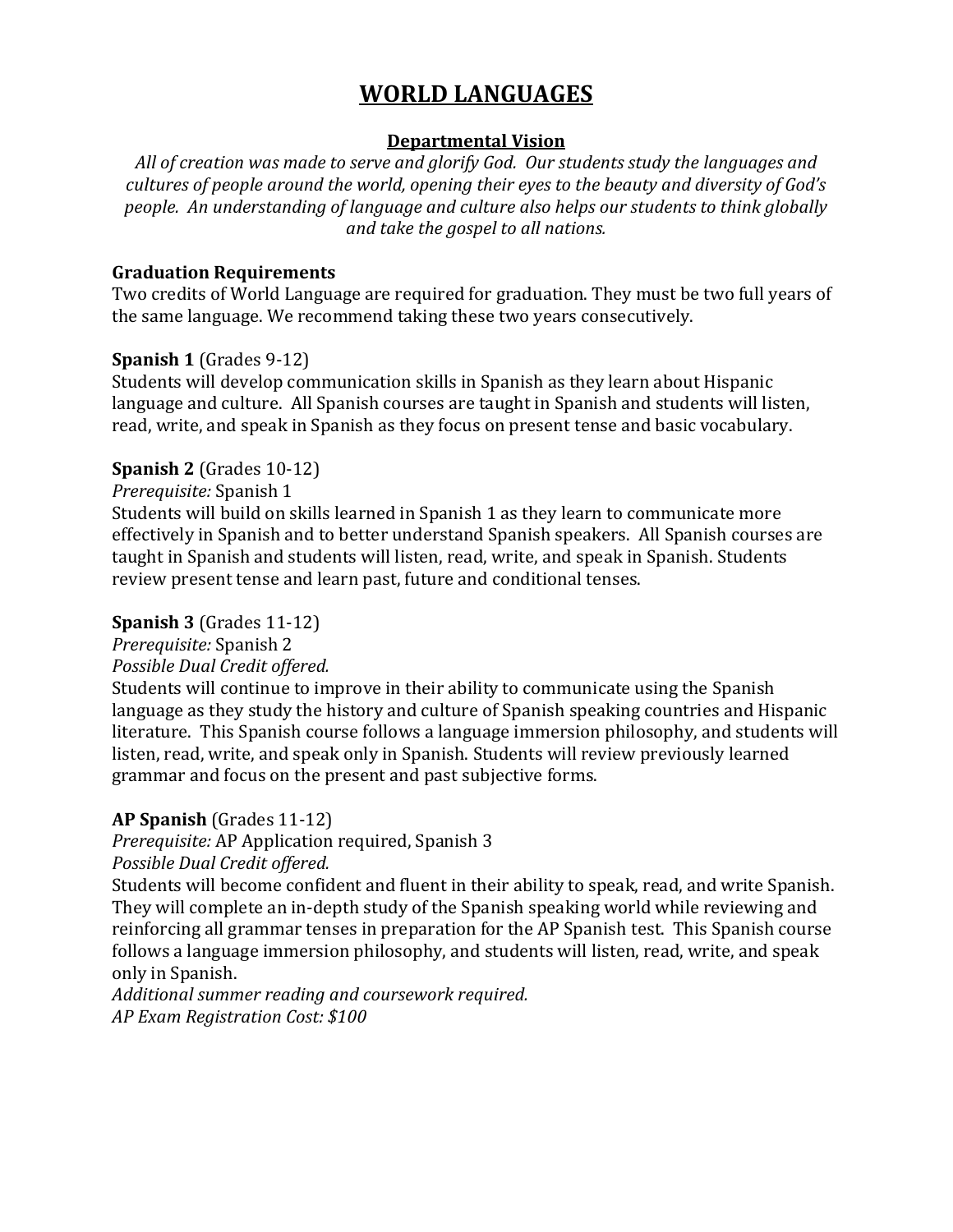# **MATH DEPARTMENT**

### **Departmental Vision**

*God created a universe with order and reason. As our student's study math, they learn that there is order and intentionality in their world. They develop their understanding of how to use numbers and systems to unveil the world God made.*

#### **Graduation Requirements**

Three credits of Math are required for High School Graduation.

• *Transcripts, teacher recommendations and readiness assessment scores will be used to place students at the appropriate level. For continued placement at any level, students must demonstrate the appropriate level of competency, work ethic, and participation in learning. If at any time a teacher observes that the student is not performing up to expectations, the student can be placed in a lower level of math or be expected to do summer work to build skills necessary for the next level of math.* 

Our high school math courses align with Common Core State Standards.

# **Algebra 1** (Grade 9)

Algebra 1 is a high-school-level course which helps students prepare for college. In Algebra 1 the student will solve linear equations, inequalities, and proportions. He or she will analyze graphs and functions, systems of equations and inequalities, and exponents and exponential functions. Further study includes polynomials and factoring, quadratic equations and functions, and both radical and rational expressions and functions. If this course is taken in 8th grade it can be listed for high school credit. *Required Equipment:* TI-30 or above calculator

#### **Geometry** (Grades 9-11)

*Prerequisite:* Algebra 1

Geometry is a two-semester course dealing with geometric objects. The course deals with logic and the ability to use properties in drawing logical conclusions based on geometric objects.

*Required Equipment:* TI-30 or above calculator

# **Algebra 2** (Grades 10-12)

*Prerequisite:* Geometry

Students will study advanced algebraic concepts and trigonometric functions. They will also develop mathematical skills and thought processes that will be needed for their future. *Required Equipment:* TI-84 Plus CE calculator

# **Math Analysis** (Grades 10-12)

*Prerequisite:* C or above in Algebra 2

*Possible Dual Credit offered.*

In this course you will study functions and graphs. You will develop and extend your knowledge of polynomials, exponential functions, logistic and logarithmic functions, and trigonometric functions. We will explore analytic trigonometry, systems and matrices, and sequences and series.

*Required Equipment:* TI-84 Plus CE calculator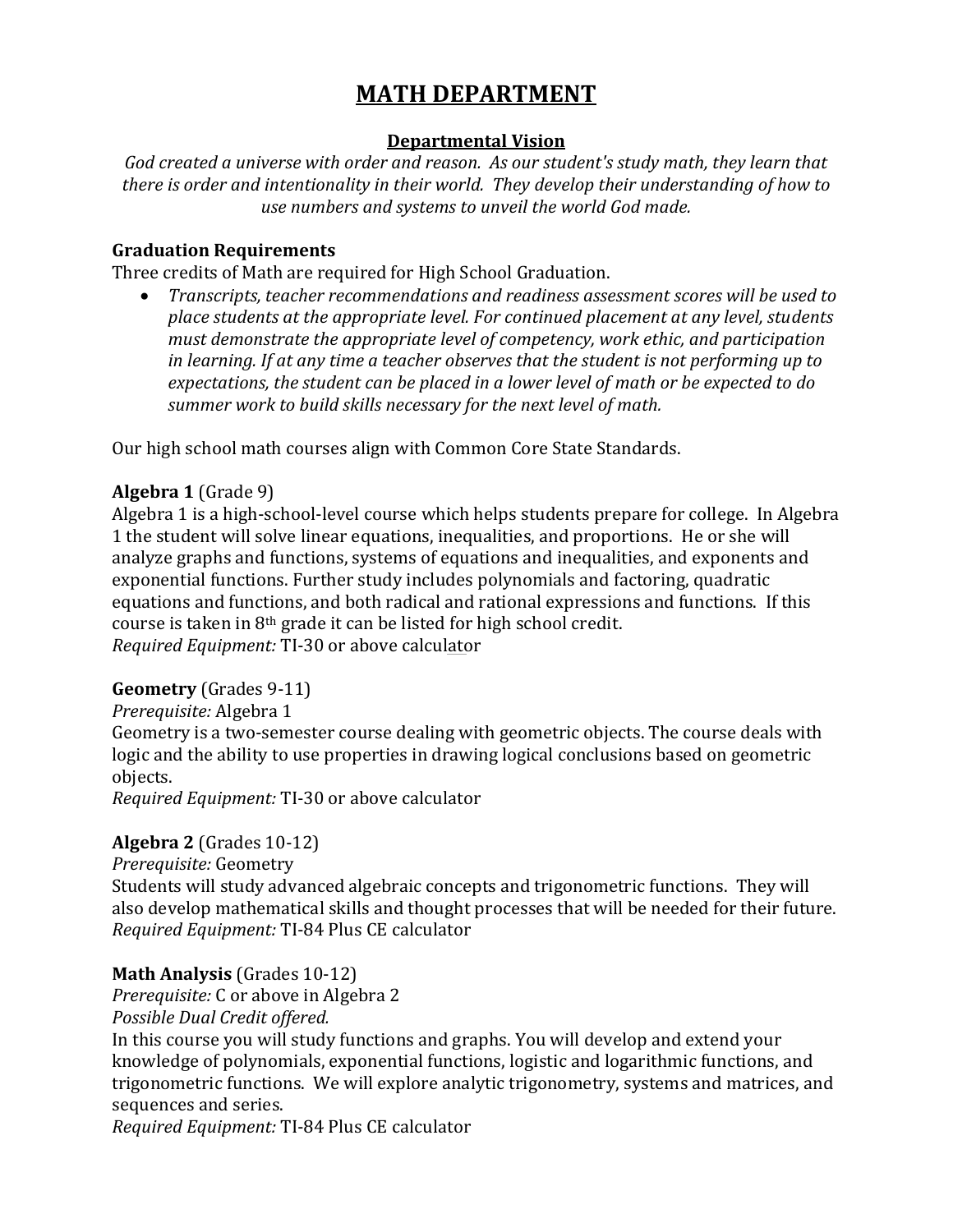#### **Statistics** (Grades 11-12)

*Prerequisite:* C or above in Algebra 2

*Possible Dual Credit offered.*

Statistics deals with techniques and skills needed to make informed decisions. The course combines step-by-step instruction, real-life examples and exercises, carefully developed features, and technology to make statistics accessible to all. *Required Equipment:* TI-84 Plus CE calculator

### **AP Calculus** (Grades 11-12)

*Prerequisite:* AP Application required, Math Analysis

Advanced calculus is a college – level course. Depending on the college the student attends, this course could replace two quarters of college level work. Students will study limits and continuity, differential and integral calculus, and differential equations, and utilize these skills to learn to solve numerous real-world problems. Linear, Exponential, Parametric, Logarithmic and Trigonometric Functions will be investigated.

*AP Exam Registration Cost: \$100*

*Required Equipment:* TI-83, 83+, 84, or 84+(Recommended) calculator

#### Math Lab (Grade 9-10, semester; \*not for credit)

Students needing extra support in mathematics will receive additional help and instruction to support the work in their regular math course. This could include reviewing prior skills, additional practice of concepts, repeat instruction, etc.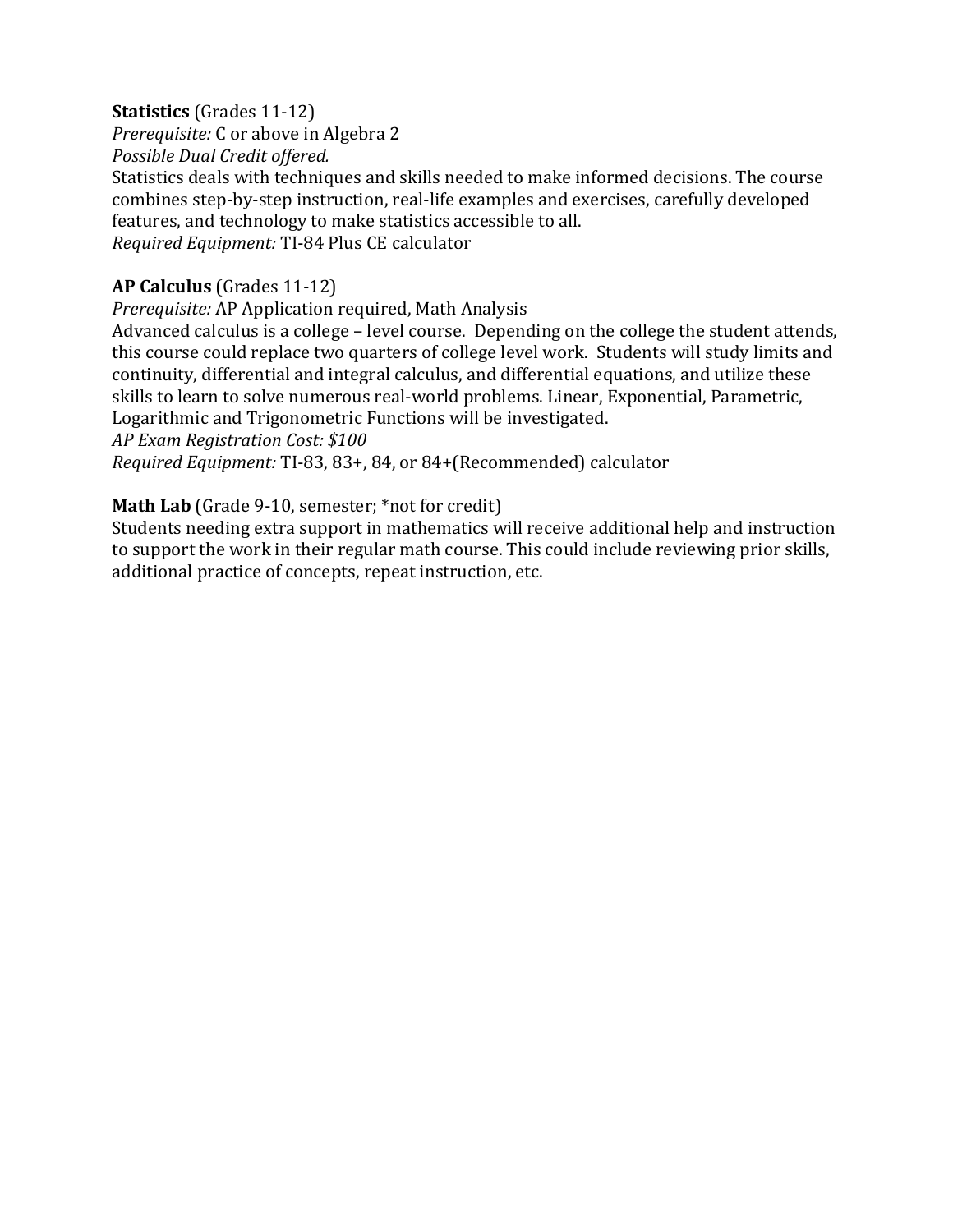# **SCIENCE DEPARTMENT**

#### **Departmental Vision**

*Students will learn about God's creation. They will discover the wonder and beauty of the created universe and how humanity interacts with it, gaining an understanding of how they can be good stewards of God's creation.*

#### **Graduation Requirements**

Three credits of Science are required for High School Graduation including two lab-based science. Most four-year colleges require at least two years of a lab-science at least one of which must also be algebra-based.

SCS Sciences meet the criteria as follows:

Biology Chemistry Anatomy & Physiology **AP Chemistry** 

Lab Science: Algebra-based Lab Science: Physics AP Physics 1

#### **Physical Science** (Grade 9-10)

This course supports students new to the high school sciences in building a stronger skill and content foundation. Skill-wise students would grow in observational, critical thinking, analytical, and problem-solving skills through practicing the scientific methods. Students would focus on the physical sciences: chemistry, physics, earth science, and astronomy.

#### **Biology** (Grades 9-12)

*Prerequisite:* Algebra 1

Students study and interact with God's creation. Topics covered include cells, genetics, creation and evolution, ecology, bacteria and viruses, plants, animals, and the human body systems. Ethical issues are discussed that relate to one's own life and to those that work in the various fields of science.

#### **Chemistry** (Grades 10-12)

*Prerequisite:* Algebra 1

*Possible Dual credit offered.* 

Students will study matter, measurement, atomic structure, periodic trends, bonding, chemical reactions, formulas and quantities, stoichiometry, solutions, and more. Through lecture, labs, demonstrations, and other class activities, students will explore matter and energy in the world around them.

#### **Anatomy & Physiology** (Grades 10-12)

*Prerequisite:* Biology

Students study the human body as designed by our Creator. Multiple organ systems are explored through the course, focusing on structure (anatomy) and function (physiology). Students evaluate how these body systems collaborate and influence each other to keep the human body functioning. Ethical issues are discussed that relate to one's own life, various fields of science/medical health, along with what it really means to be fearfully and wonderfully made.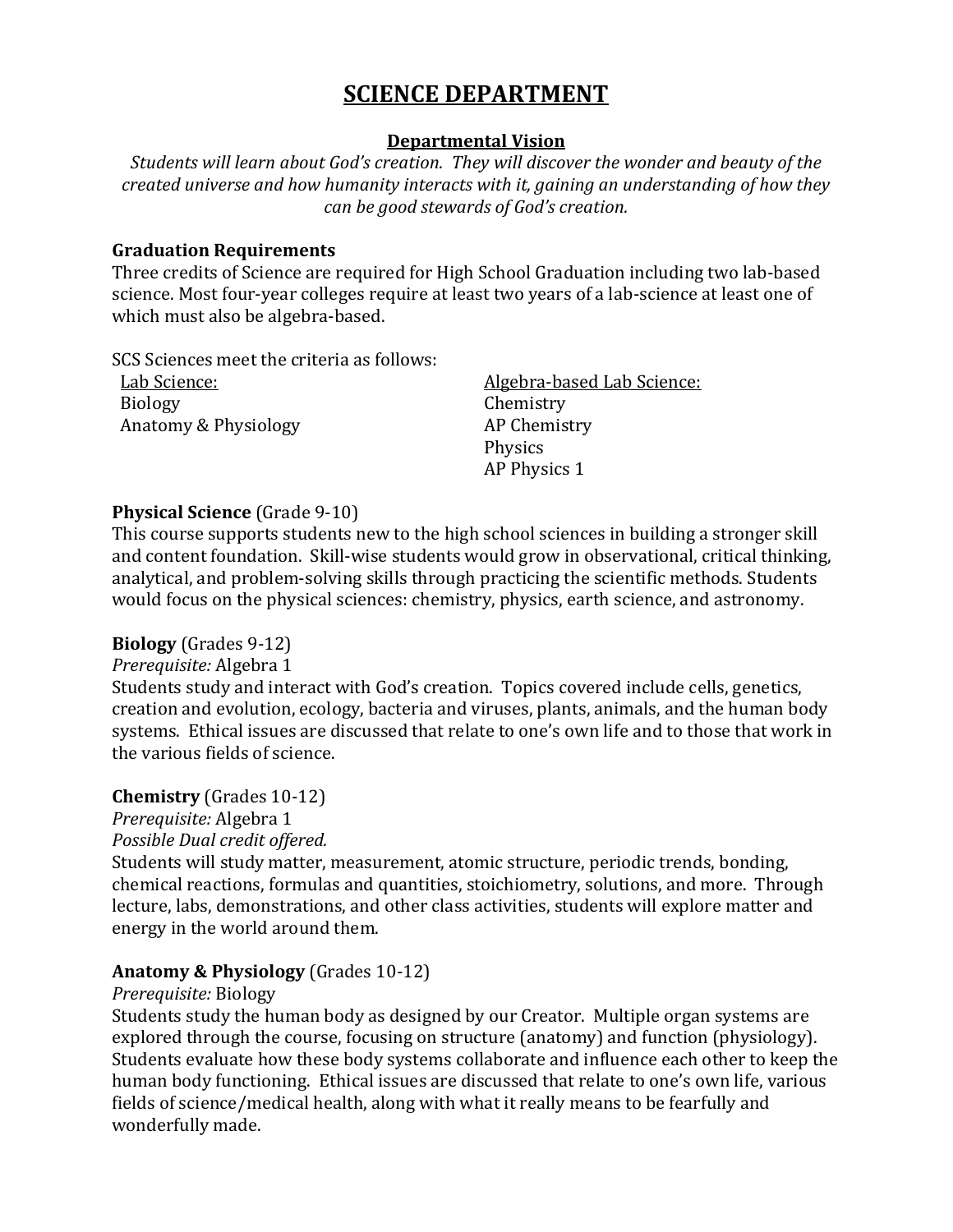# **AP Chemistry** (Grades 11-12)

*Prerequisite:* AP Application required, Algebra 2 and Chemistry *Possible Dual Credit offered.*

This AP Chemistry course is designed to be the equivalent of the general chemistry course usually taken during the first year of college. AP Chemistry is open to all students that have completed a year of general chemistry and who wish to take part in a rigorous and academically challenging course. The course includes a review of atomic theory, nomenclature, stoichiometry, chemical bonding (both intra- and intermolecular), aqueous solutions and chemical reactions. From there it proceeds to cover thermodynamics, equilibrium, electrochemistry, solutions, gases, acids and bases, and kinetics, either as new topics, or more in-depth than before. Finally, we will also cover topics such as nuclear chemistry, organic chemistry, and take a deeper look at the representative and transition elements. To develop the requisite intellectual and laboratory skills, students have a minimum of 25% of instructional time dedicated to lab activities.

*Additional summer work required. Once a week zero-hour lab sessions may be required during the school year.* 

*AP Exam Registration Cost: \$100* 

#### **Physics** (Grades 11-12)

*Prerequisite:* Currently enrolled in Algebra 2 or higher

Students will study and practice concepts of physics with an emphasis on concept application and problem solving.

# **AP Physics 1 (Algebra-based)** (Grades 11-12)

*Prerequisite:* AP Application required, currently enrolled in Algebra 2 or higher and Physics This is an algebra-based, introductory college-level physics course. Students cultivate their understanding of physics as they explore the following topics established by the College Board: kinematics, dynamics, circular motion and gravitation, energy, momentum, simple harmonic motion and torque and rotational motion.

*AP Exam Registration Cost: \$100*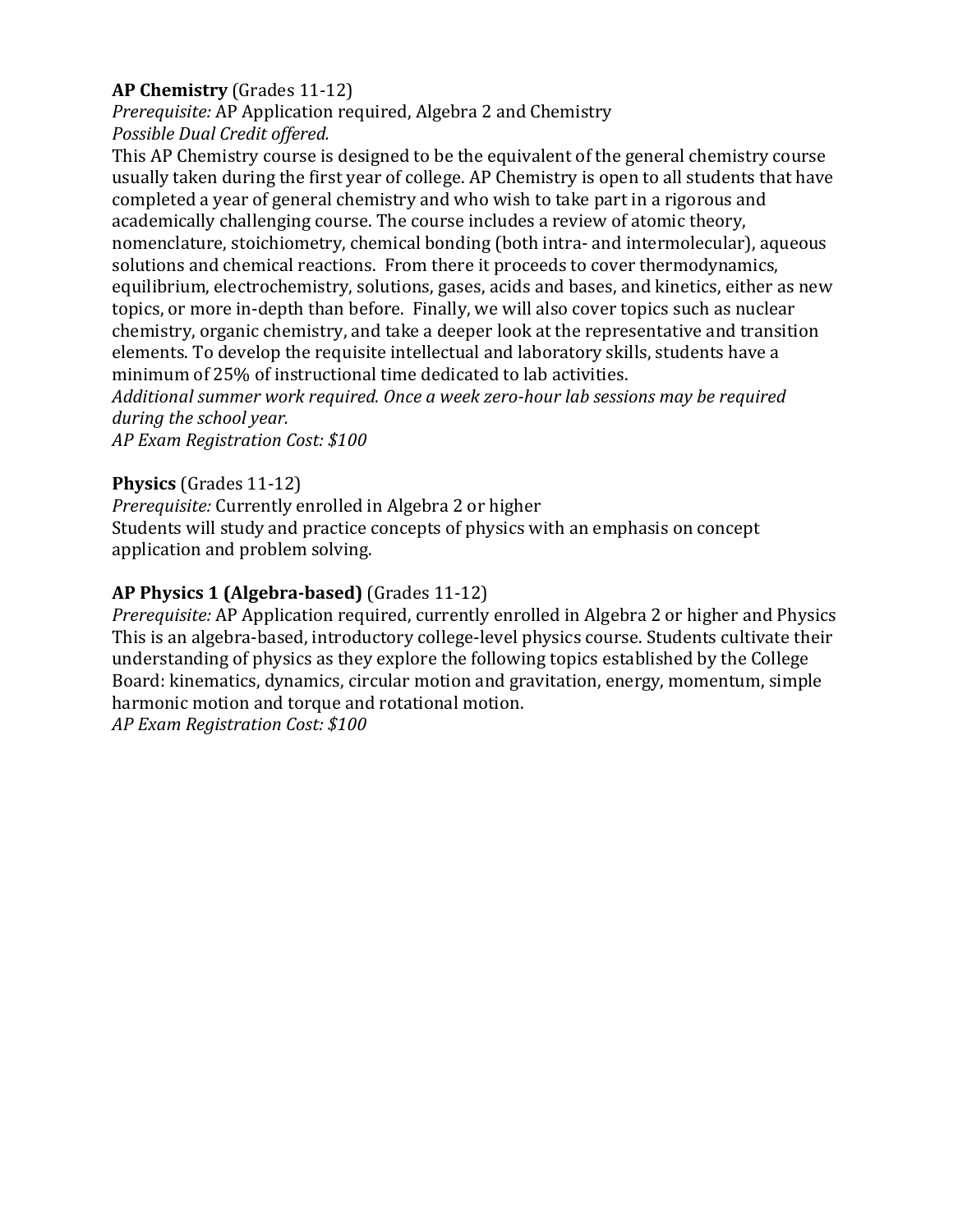# **FINE ARTS DEPARTMENT**

# **Departmental Vision**

*We celebrate the gifts and abilities given to us by our Heavenly Father. We encourage our students to develop their interests in the arts in order to engage and enrich their world and to bring glory to God.*

#### **Graduation Requirements**

Two credits of Fine Arts are required for High School Graduation which includes courses in music, theater and visual arts.

# **Theater Arts I: Intro to Acting** (Grades 9-12, semester)

This is a course centered on studying a variety of theater arts. Theater Arts 1 is an introduction to acting (including improv, movement, combat, monologues, scenes, and film studies). Students must take this course before Role Development or auditioning for Play Production (unless otherwise suggested by the director).

# **Play Production** (Grades 9-12, semester)

*Prerequisite:* Theater Arts 1, Audition and cast in play

Students must audition for this course centered around producing a full-length play. This course is run as a professional theater environment. Cast members must commit to all after school rehearsals and performances.

# **Technical Theater** (Grades 9-12, semester)

*Prerequisite:* Teacher permission

Is for any student who is elected as head of the production staff (Production Stage Manager- PSM) or is elected as a stage manager or assistant stage manager will complete a variety of tasks to assist in the production of the play throughout the course of the semester such as assisting with rehearsal set up, assisting the director with any office work and logistics, call the show. When necessary the student will serve as the Set Designer, Props Master, Costumer/Dresser and/or Make-up Artist.

# **Vision (Men's Choir/Women's Choir/Additional Vocal Ensembles)** (Grades 9-12)

*Prerequisite:* Audition and/or teacher permission

This course will include vocal instruction for intermediate to advanced experience levels. Students will explore diverse choral literature, practice excellence in performance, and study intermediate music theory concepts. Students must commit to all events, concerts, and trips. VISION personnel will divide to become a separate men's choir and women's choir as well as some smaller ensembles, and also perform as a mixed choir of 16 for competitions.

*Additional Costs:* Approximately \$200 for the choir trip. Students are also expected to bring money or lunches to competitions and festivals for food breaks. Uniforms are between \$60 and \$100.

# **Music Appreciation and Application** (Grades 9-12, semester)

This course is a combination of music history, music theory, and general music applications. Students will study the origins of music from ancient through the modern era, they will study the music systems of western civilization so they understand its function,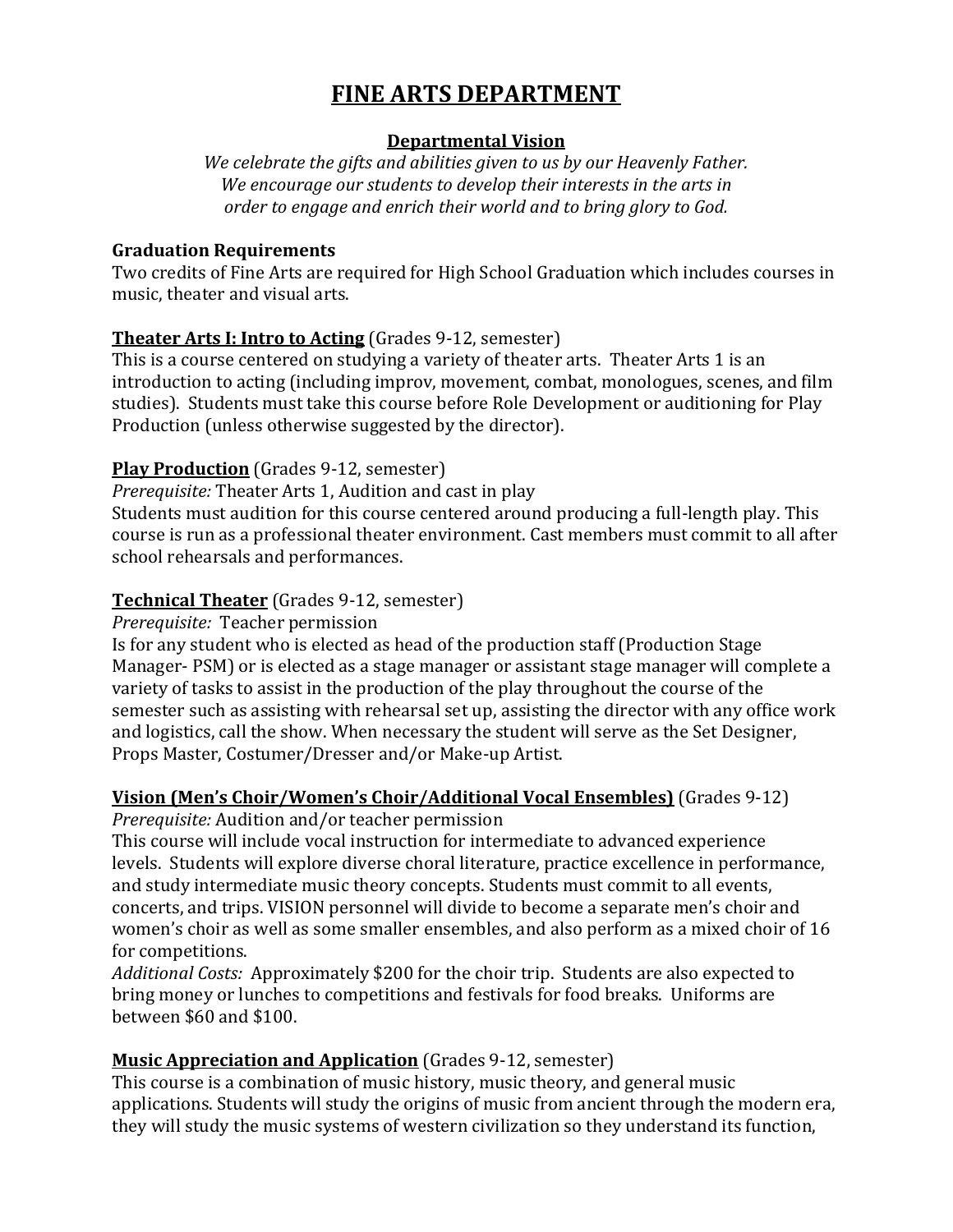and they will have the opportunity to demonstrate their knowledge and findings in a final project at the end of each semester or studying guitar, voice, or piano. This course fulfills a fine arts credit, and acts as a bridge to our performing arts and worship ensembles.

# **Secondary Strings** (Grades 9-12)

High School and advanced students will work on quartet concert repertoire including mastering the 3rd position, executing dynamics, and performing with correct phrasing. Beginning/intermediate students will work on general concert repertoire focusing on intonation, rhythms, counting, and listening/coordinating with other parts. During times where one group is rehearsing, the other group will work with their stand partner(s) on their assigned music. Concerts will include selections by each division as well as pieces performed by the group as a whole.

*Additional Costs:* Uniform – all black, provided by student. Method book (specified by director), instrument and accessories (some exceptions apply) to be provided by student.

**High School Concert Band** (Grades 9-12, semester, full-year enrollment encouraged) This course will focus on music appreciation and music performance. Through individual, small-group, and large-group instruction, students will learn and practice elements of technique and style on their selected instrument(s). They will develop their individual skill as well as their ability to contribute to a performance. Students will gain real-world performance experience as they participate in a variety of concerts, festivals, and performances.

*Additional Costs:* Uniform – all black dress clothing, provided by student. Instrument and accessories (some exceptions apply) to be provided by student. Band book and other materials provided by SCS. One festival may have an associated cost which would include at least one meal; other festival fees paid by SCS.

# **Jazz Band** (Grades 9-12, with some exceptions, full-year)

*Prerequisite:* Audition or teacher permission

Jazz band is an invitation-only, performance-oriented ensemble. The course will focus on music performance and technique within the Jazz genre, and appreciation of Jazz music and history. Through individual, small group, and large group instruction, students will learn and practice elements of technique and style on their selected instrument(s). They will develop their individual skill as well as their ability to contribute to group performance. Students will gain real-world performance experience as they participate in a variety of concerts, festivals, and performances. Students are encouraged to solo (improvised or written, or both) often in this class.

*Additional Costs:* Uniform – all black dress clothing, provided by student. Instrument and accessories (some exceptions apply) to be provided by student. Band book and other materials provided by SCS. One festival may have an associated cost which would include at least one meal; other festival fees paid by SCS.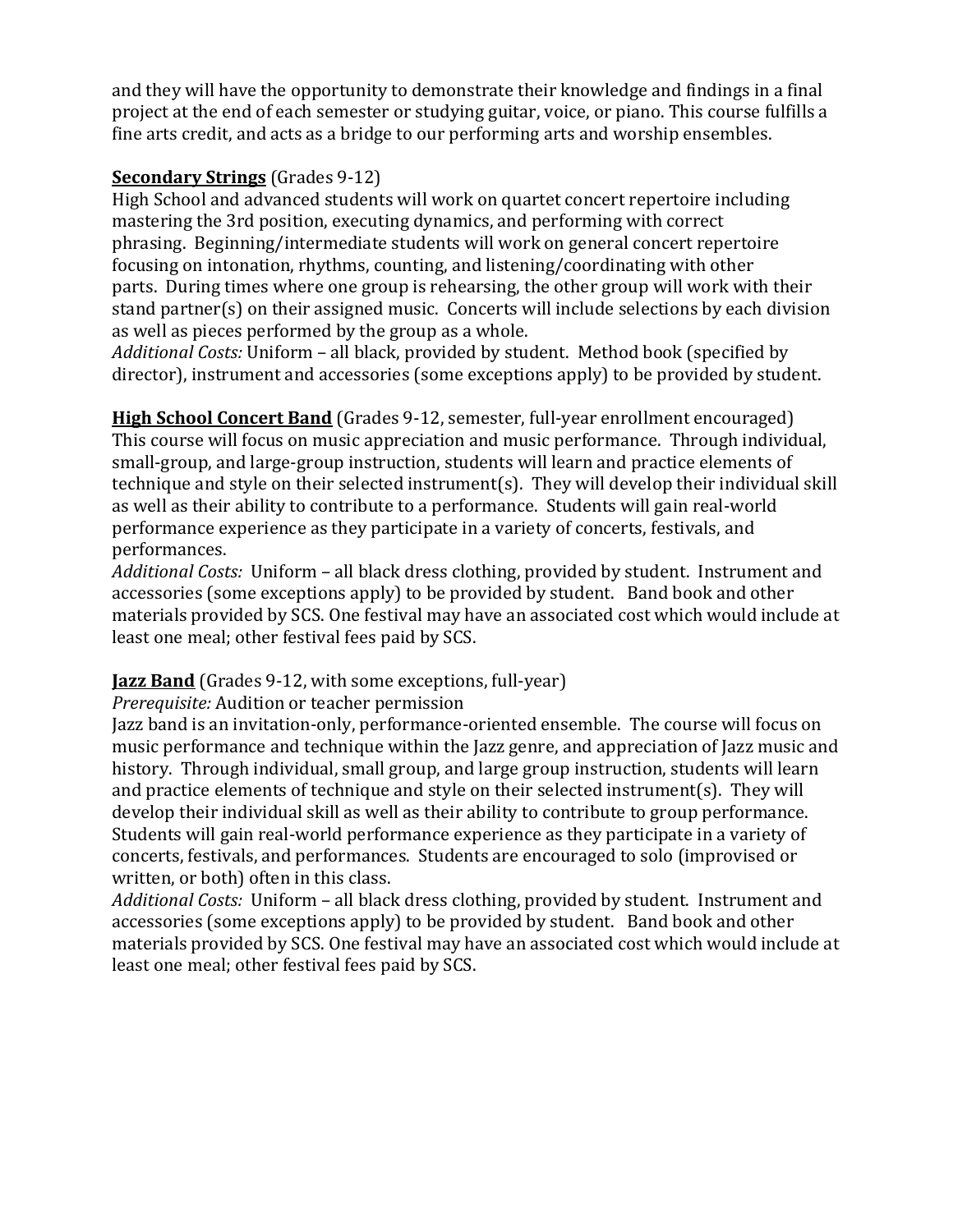# **VISUAL ARTS DEPARTMENT**

# **Art Survey** (Grades 9-12, Semester)

This course tackles all the art mediums that are explored more in depth in other individual art courses. This course is a great starting point for students who are new to art, but is also a great experience for students who can't get enough of art!

*Additional costs: Students are required to bring a spiral bound sketchbook.*

### **Drawing** (Grades 9-12, semester)

This course introduces students to basic drawing skills and techniques including mediums of charcoal, pencil, pen, and ink.

*Additional costs:* Students required to bring a 100+ page spiral sketchbook

# **Printmaking** (Grades 10-12, semester)

*Prerequisite:* Art Survey and Drawing

This course tackles various types of printmaking: a type of art technique that allows the artist to create multiple prints off of one prepared surface. Students will learn Collagraph, Monotype, linoleum, and Screen-printing While beginner friendly, art lovers of all grades may enjoy learning these new techniques.

# **Illustration** (Grades 10-12, semester)

# *\*This course will not be offered in the 2022-2023 school year, but will be back in 2023-2024 Prerequisite:* Art Survey and Drawing

This course delves into the world of storytelling through drawn pictures. Students will learn a variety of illustration styles and utilize various mediums. This is a great course for students who enjoy telling stories or students who want to bring their drawing to life.

# **Photography** (Grades 10-12, semester)

# *Prerequisite:* Art Survey

Students will explore the world of digital arts in taking and editing photos. In this course, students will learn about the importance of composition, color, and lighting, as well as how to fully utilize camera settings.

# **Painting** (Grades 10-12, semester)

*Prerequisite:* Art Survey and Drawing

Students will explore a variety of painting mediums and techniques including tempera, watercolor, and acrylic, while experiencing an introduction to art movements and styles. *Additional costs:* Students required to bring a 100+ page spiral sketchbook

# **3D Art/Sculpture** (Grades 11-12, semester)

*Prerequisite:* Art Survey and Drawing and one additional art electives Students will explore a variety of sculpturing from clay to found objects and to create large 3D artwork. This course is very hands on so students must be prepared to get messy!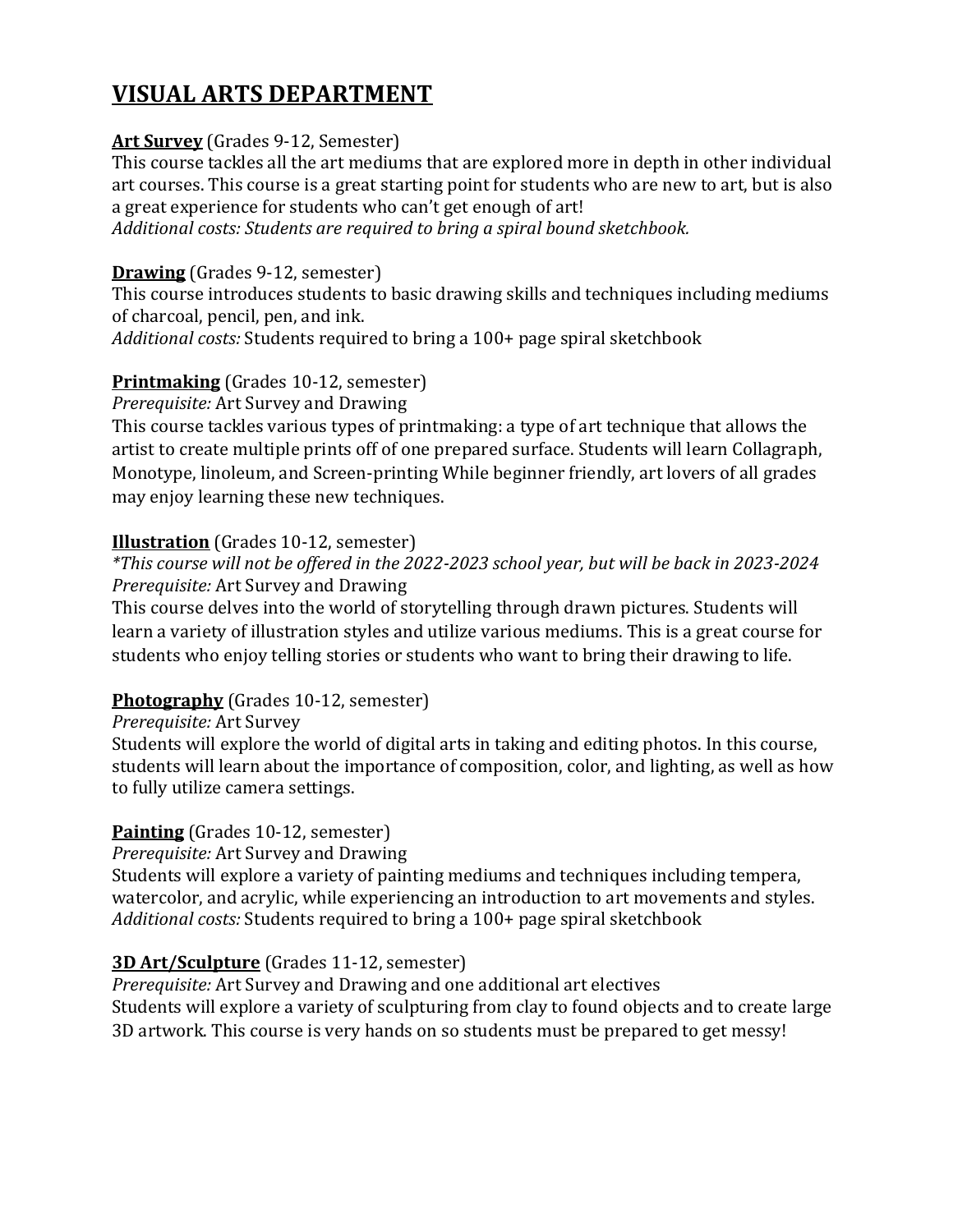# **AP 2D Art & Design** (Grades 11-12, semester)

*Prerequisite:* Art Survey, Drawing and two previous art electives or teacher permission In an AP Art and Design course, students develop the skills that artists and designers use, and create a portfolio of work that is assessed to produce their AP score. Students can focus their portfolio in painting, drawing, photography or a combination.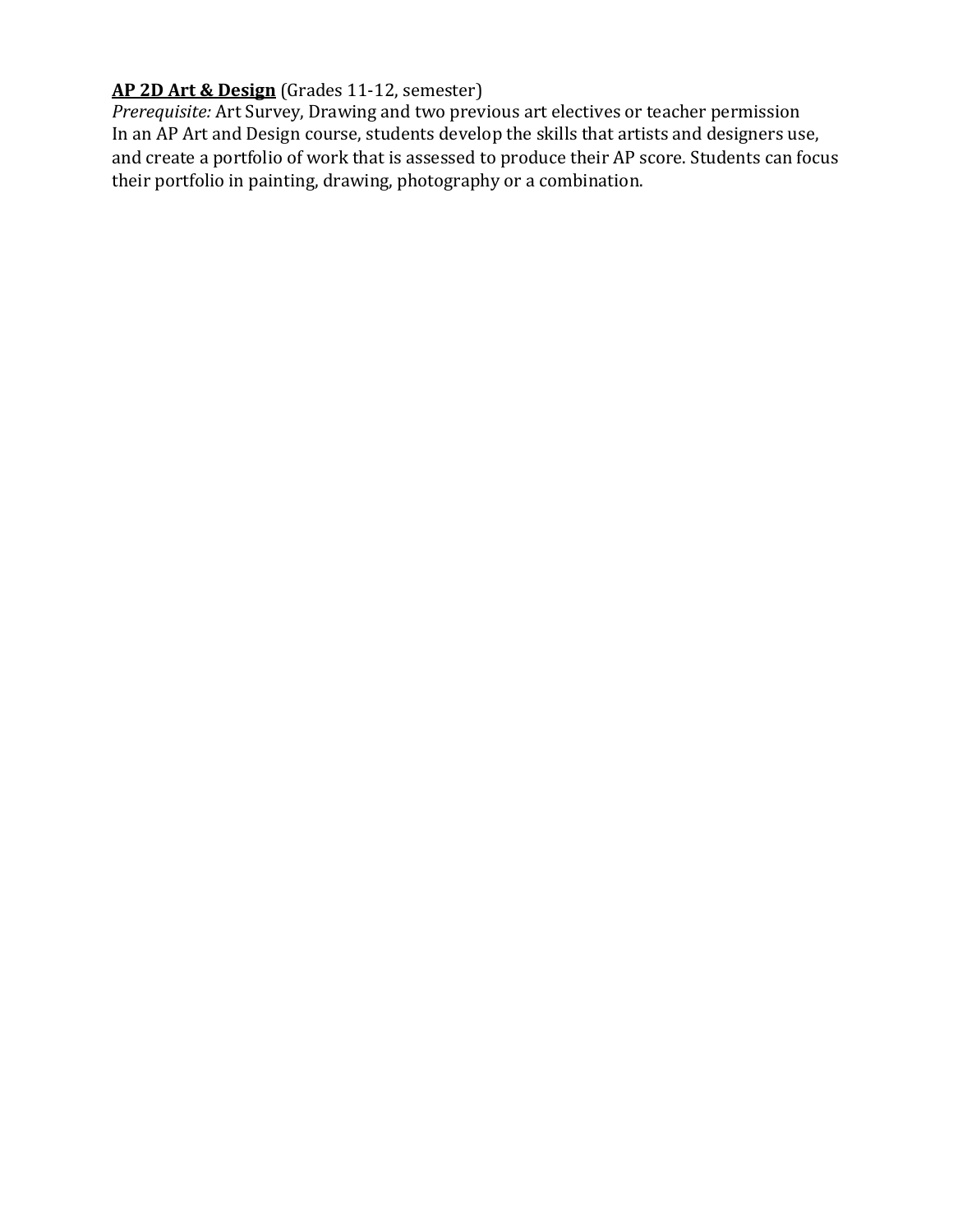# **PHYSICAL EDUCATION DEPARTMENT**

# **Departmental Vision**

*The focus of the Physical Education department is for students to learn the importance of lifelong fitness within the context of a broader perspective of living in God's world. The emphasis in our program is development of the whole person and the concept that all the choices an individual makes has a direct impact on them now, as well as the future.*

# **Graduation Requirements (High School)**

Two full credits (four semester credits that are 0.5 a credit each) are required for high school graduation which includes one semester of health (0.5 credit). Health is typically completed in 9th grade. 1 credit (two semesters) must be completed through in-class participation in a high school Physical Education course. The other 0.5 credit may be earned by participating in a Seattle Christian high school interscholastic sports during any grade (9-12).

The .5 credit that may be earned by participation in a Seattle Christian high school after school interscholastic sports may also be satisfied by participation in after school interscholastic sports in other local high schools for sports not offered at Seattle Christian. In these cases, the student will submit a letter of completion from the Athletic Director of the local high school where the student participated, and the credit will be listed as P/F on the Seattle Christian transcript.

Clothing for Physical Education and Weights – shorts, shirt, sweats (optional) and athletic shoes. \*Seattle Christian dress code applies.

# **Physical Education** (Grades 9-12, semester)

Students will participate in a high activity, success-oriented model of physical education to help them learn how to have a Christ-centered view of lifetime fitness. This class will have two distinct themes that run throughout the semester. One half of the class will be dedicated to individual activities and games while the other will be dedicated to team sports and games. Various Fitness and Conditioning days will be used to separate units. Weather, equipment, semester, and space will determine which course of study begins the class.

# **Lifetime Fitness** (Grades 9-12, semester)

Students in this class will participate in intentional, fitness related activities designed to prepare them for engaging in lifetime fitness activities. Units and lessons may include Daily Warm Ups, Dynamic and Static Stretching, Dumbbell workouts, Circuits, and several others. Students will also have the opportunity to design, implement, and vary their own personal workouts.

# **Weights and Strength Training** (Grades 10-12, semester)

*Prerequisite:* Physical Education, Lifetime Fitness *or* teacher approval In this class students will learn basic techniques of weightlifting and the importance of strength training to a balanced, healthy life. The vast majority of this class will take place in the weight room with emphasis on varied routines, safety and technique of lifts, creation of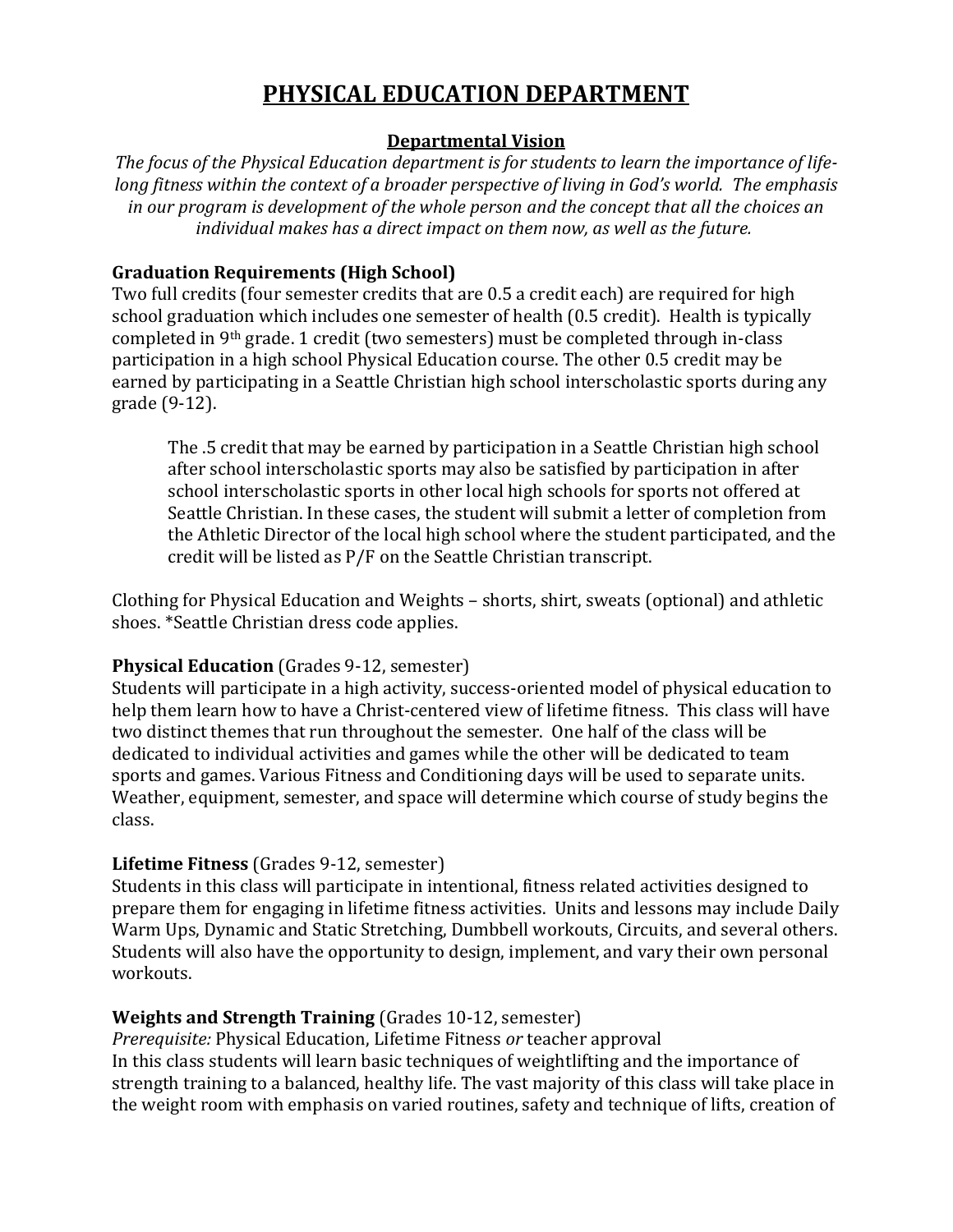own routine, and testing of progress. Some Anatomy and Physiology terminology will be used as well as understanding the muscle groups are being used.

# **Health** (Grades 9-12, semester)

One semester of health is required for graduation. Students will study a variety of topics including decision making, goal setting, nutrition, substance abuse, diseases and disorders, safety, first aid, relationships and purity, and more. This course is designed to give you the tools you need to make healthy choices in all areas of your life.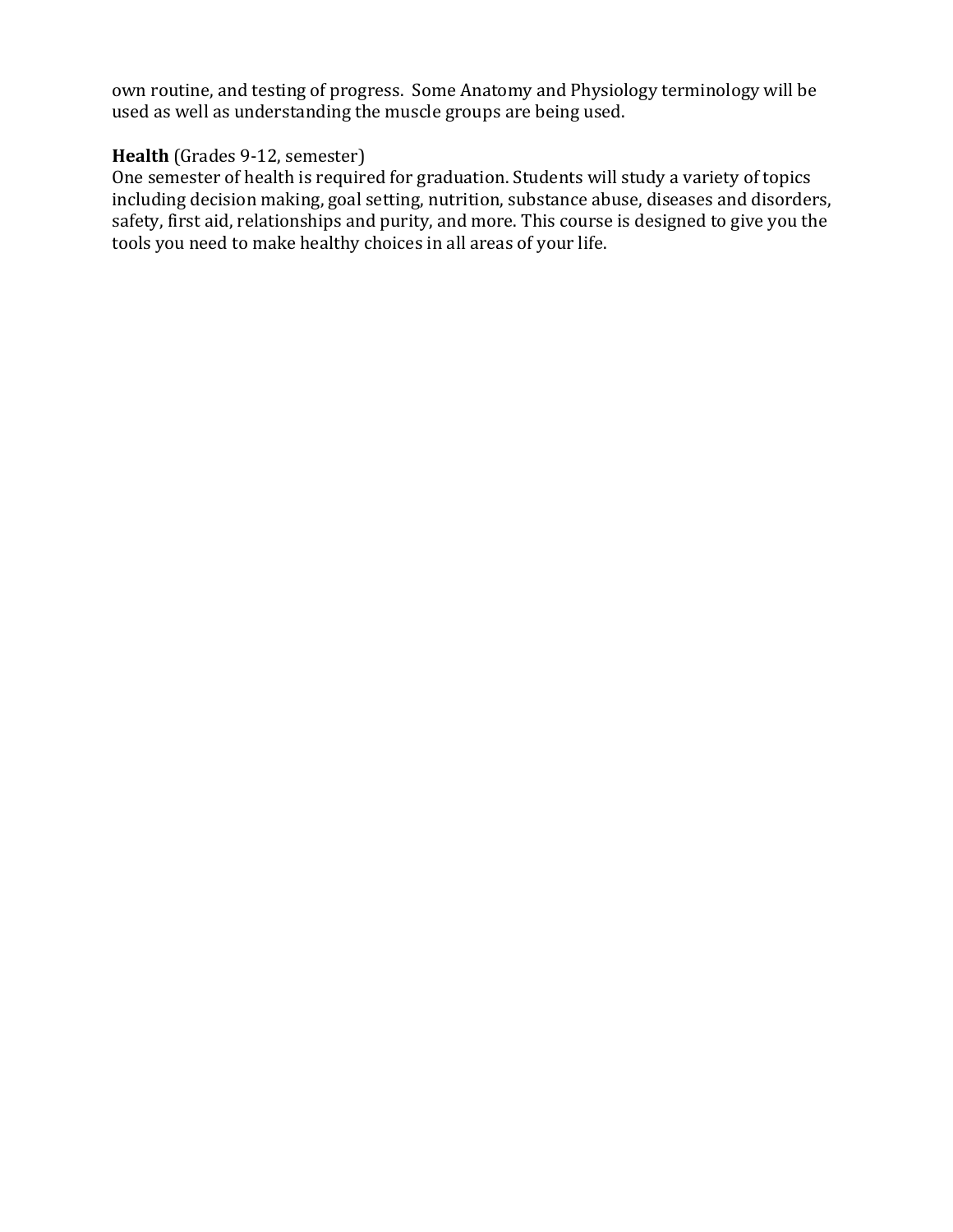# **CTE (Career & Technical Education)**

#### **Graduation Requirements**

One CTE credit is required for High School Graduation.

#### **Freshman Seminar** (Grade 9, semester)

9th grade students take this course designed to help students manage the academic rigor and social issues of high school. This course covers various study skills, organizational skills, and social-emotional development skills. It also helps students begin to think about high school within the context of their post-secondary interests and goals.

#### **Senior Seminar** (Grade 12, semester)

Senior Seminar is designed to prepare and equip seniors for the next chapter of their lives. It focuses on spiritual maturity and connectedness, as well as practical life skills to launch students successfully into their post-secondary lives.

#### **Yearbook** (Grades 10-12)

#### *Prerequisite:* Teacher approval

Students will work collaboratively to plan, design, and create the high school yearbook. In doing so, they will sharpen their design and photography skills. Students will use the basics of good writing and correct grammar for print and explore and practice basic elements of journalism. Emphasis is placed on effort, communication, and meeting deadlines. *Additional Requirements*: Due to the nature of the yearbook class, there is work that must be completed outside the classroom on the student's own time.

# **Business and Entrepreneurship** (Grades 10-12, semester)

Entrepreneurs are innovators who develop new ideas and turn them into successful products or businesses. In this course, students will develop the skills needed to become one of these innovators, including: product development; market research; business planning; and basic concepts of management, finance, and marketing.

# **T.A.** (Grades 10-12, semester; *\*Pass/Fail*)

This course provides the opportunity for students to gain work experience and develop skills such as communication, organization and professionalism. Students will be assigned to a teacher or an office aid to do various tasks as needed.

# **Mentorship** (Grades 10-12)

# *Prerequisite:* Application and teacher approval

This class is offered by application for juniors and seniors interested in supporting 9th graders and students new to SCS. Students in this class will work with new high school students – individually and in small groups – to ensure a smooth transition, to build relationships, and to act as a mentor. They will also work together to plan activities and events that foster community and belonging at SCS.

*Additional Requirements:* Due to the nature of the class, there is work that must be completed outside the classroom on the student's own time as well as an expectation to attend after school activities.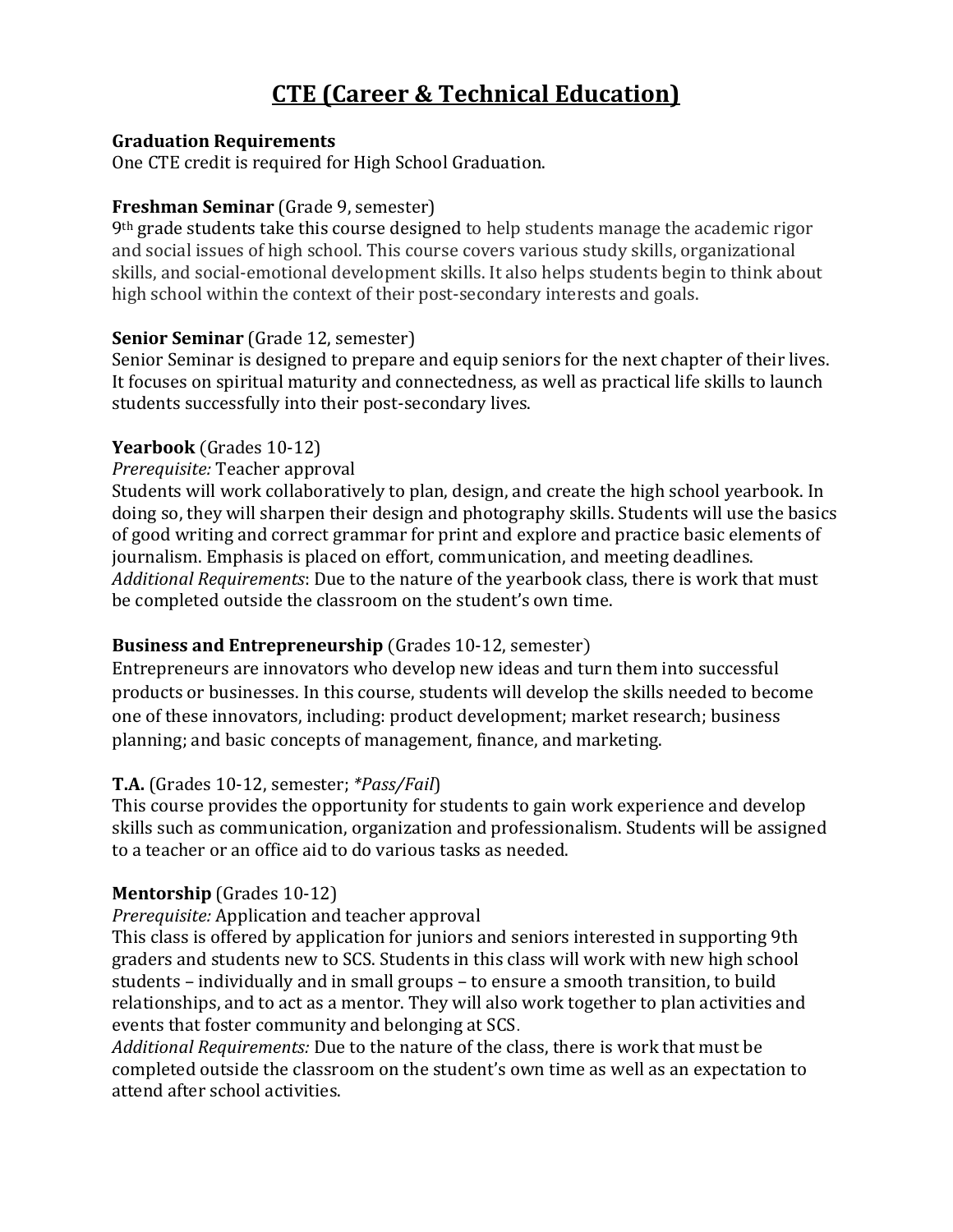# **Senior Store** (Grade 12, semester)

This course is for students desiring to work in the senior store, learning practical skills such as customer service, money counting, organization and more.

# **Student Internship** (Grades 11-12, semester)

Earn CTE or elective credit as you practice hands-on skills in the workplace. There are a number of pre-designed internship experiences in a variety of fields. You also have the option to arrange an internship on your own if you have a specific field or organization in mind.